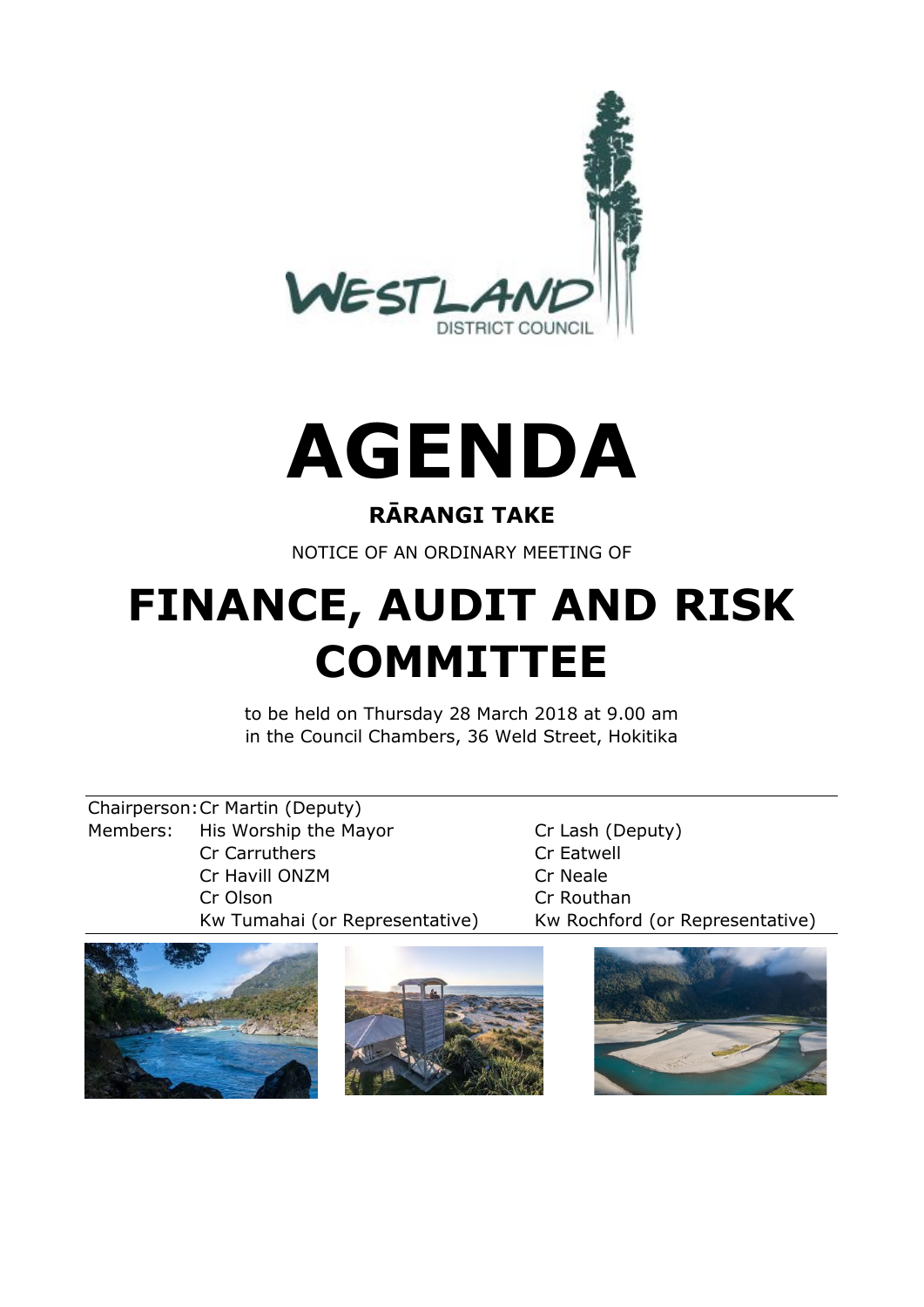# **Council Vision:**

We work with the people of Westland to grow and protect our communities, our economy and our unique natural environment.

# **Purpose:**

The Council is required to give effect to the purpose of local government as prescribed by section 10 of the Local Government Act 2002. That purpose is:

(a) To enable democratic local decision-making and action, by and on behalf of, communities; and

(b) To meet the current and future needs of communities for good-quality local infrastructure, local public services, and performance of regulatory functions in a way that is most cost-effective for households and businesses.

# **1. KARAKIA TĪMATANGA OPENING KARAKIA**

Kia hora te marino Kia whakapapa pounamu te moana Hei hurahai mā tātou I te rangi nei Aroha atu, aroha mai Tātou i a tātou katoa Hui e! Tāiki e!

May peace be widespread May the sea be like greenstone A pathway for us all this day Give love receive love Let us show respect for each other Bind us all together!

# **2. NGĀ WHAKAPAAHA APOLOGIES**

(includes leave of absence notification) Cr Carruthers.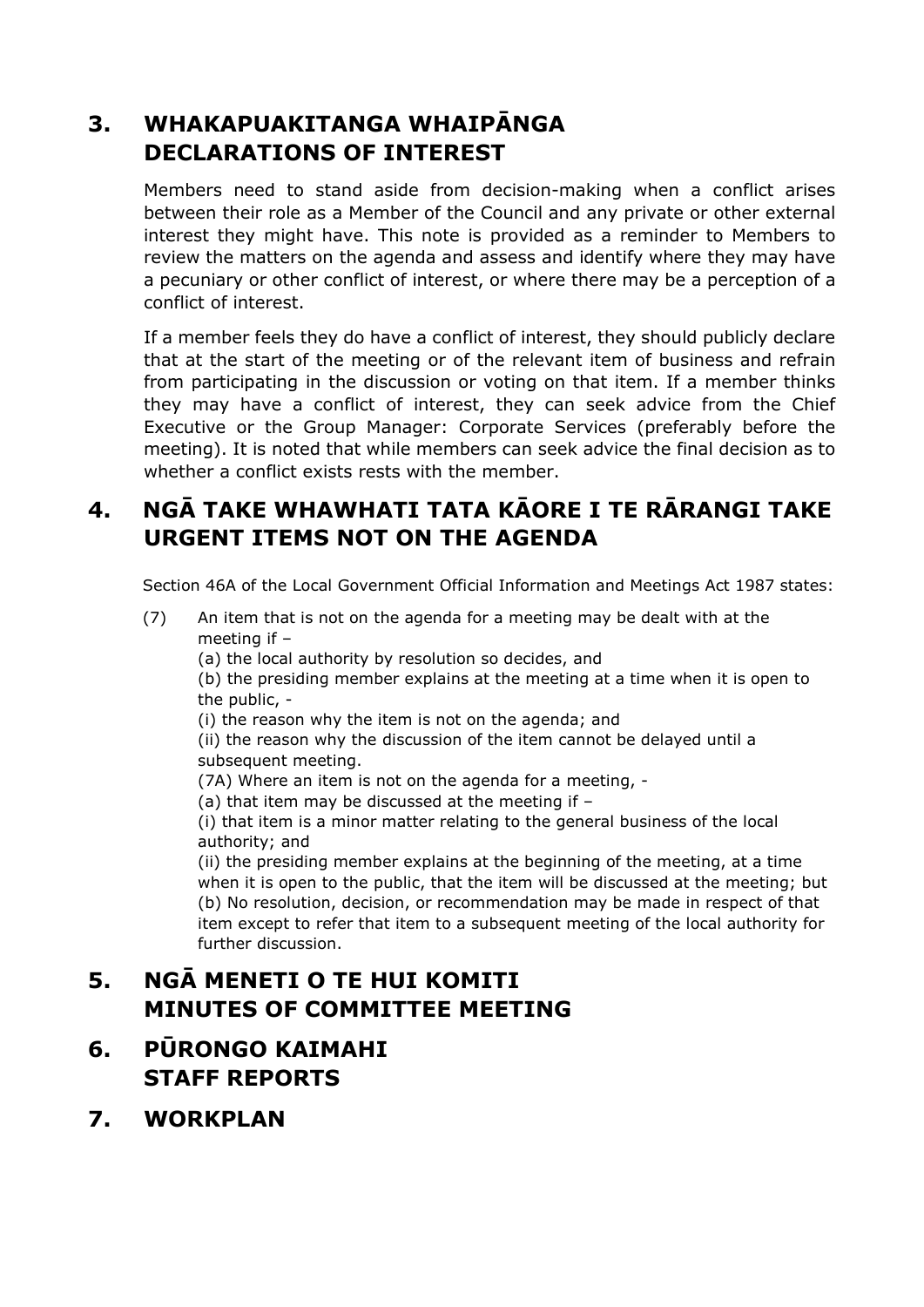# **8. KA MATATAPU TE WHAKATAUNGA I TE TŪMATANUI RESOLUTION TO GO INTO PUBLIC EXCLUDED**

(to consider and adopt confidential items)

Resolutions to exclude the public: Section 48, Local Government Official Information and Meetings Act 1987.

Council is required to move that the public be excluded from the following parts of the proceedings of this meeting, namely:

The general subject of the matters to be considered while the public are excluded, the reason for passing this resolution in relation to each matter and the specific grounds under Section 48(1) of the Local Government Official Information and Meetings Act 1987 for the passing of the resolution are as follows:

| <b>Item</b><br>No. | General subject<br>of each matter<br>to be considered | for <sub>l</sub><br><b>Reason</b><br>this<br>passing<br>resolution<br>in.<br>relation to each resolution<br>matter | Ground(s) under<br>Section 48(1) for the<br>passing of this                                                                                                                                                                       |
|--------------------|-------------------------------------------------------|--------------------------------------------------------------------------------------------------------------------|-----------------------------------------------------------------------------------------------------------------------------------------------------------------------------------------------------------------------------------|
|                    | Confidential<br>Minutes $-28$<br>February 2019        | Good reasons to<br>withhold<br>exist<br>under Section 7                                                            | That the public conduct of<br>the relevant part of the<br>proceedings of the<br>meeting would be likely to<br>result in the disclosure of<br>information for which good<br>reason or withholding<br>exists.<br>Section $48(1)(a)$ |

This resolution is made in reliance on sections 48(1)(a) of the Local Government Official Information and Meetings Act 1987 and the particular interests or interests protected by section 7 of that Act, which would be prejudiced by the holding of the relevant part of the proceedings of the meeting in public area as follows:

| No. | Item   Interest                                                                                                                                                                             |
|-----|---------------------------------------------------------------------------------------------------------------------------------------------------------------------------------------------|
|     | Enable any local authority holding the information to carry on,<br>without prejudice or disadvantage, negotiations (including<br>commercial and industrial negotiations) (Schedule 7(2)(i)) |

### **DATE OF NEXT MEETING – 18 APRIL 2019 COUNCIL CHAMBERS, 36 WELD STREET, HOKITIKA**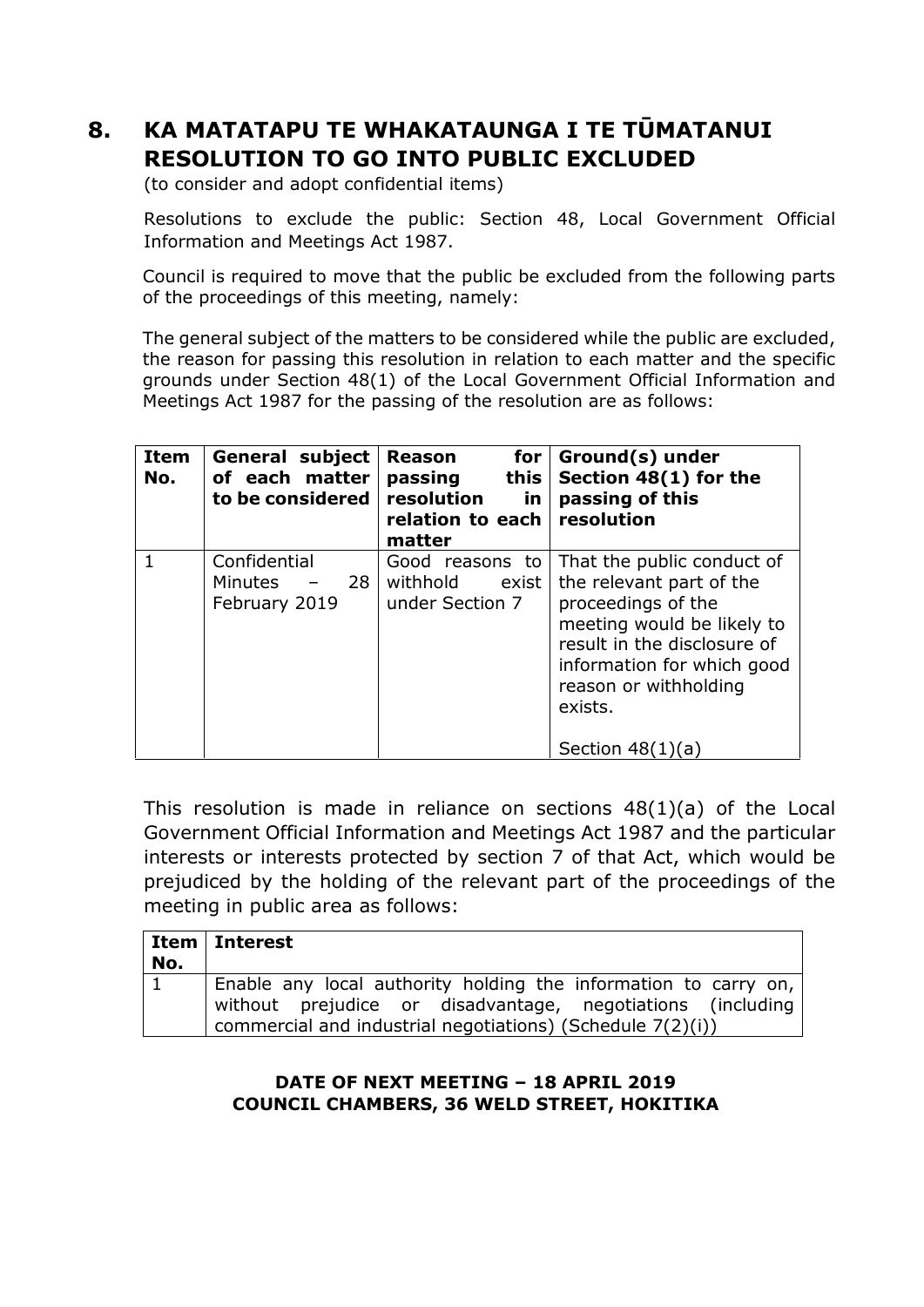

# **Finance, Audit and Risk Committee Minutes**

**MINUTES OF A MEETING OF THE FINANCE, AUDIT AND RISK COMMITTEE OF WESTLAND DISTRICT COUNCIL, HELD IN THE COUNCIL CHAMBERS, 36 WELD STREET, HOKITIKA ON THURSDAY 28 FEBRUARY 2019 COMMENCING AT 9.30 AM**

# **1. MEMBERS PRESENT, APOLOGIES AND INTEREST REGISTER:**

### **1.1 Members Present**

Deputy Mayor Cr L.J. Martin (Chair) His Worship the Mayor R.B. Smith Crs D.L. Carruthers, D.M.J. Havill (ONZM), J.A. Neale, G.L Olson, D.C Routhan, Cr Gray Eatwell

#### **Apologies and Leave of Absence**

Kw. Francois Tumahai, Te Rūnanga o Ngāti Waewae Deputy Mayor H.M. Lash for lateness (from 9.33 am)

Moved Cr Neale, seconded Cr Olson and **Resolved** that the apologies be received and accepted.

# **Absent:**

Kw. Tim Rochford, Te Rūnanga o Makaawhio

#### **Staff in Attendance:**

S.R. Bastion, Chief Executive; L.A. Crichton, Group Manager: Corporate Services; D.M. Maitland, Executive Assistant.

#### **1.2 Interest Register**

The Chair circulated the Interest Register and no amendments were noted.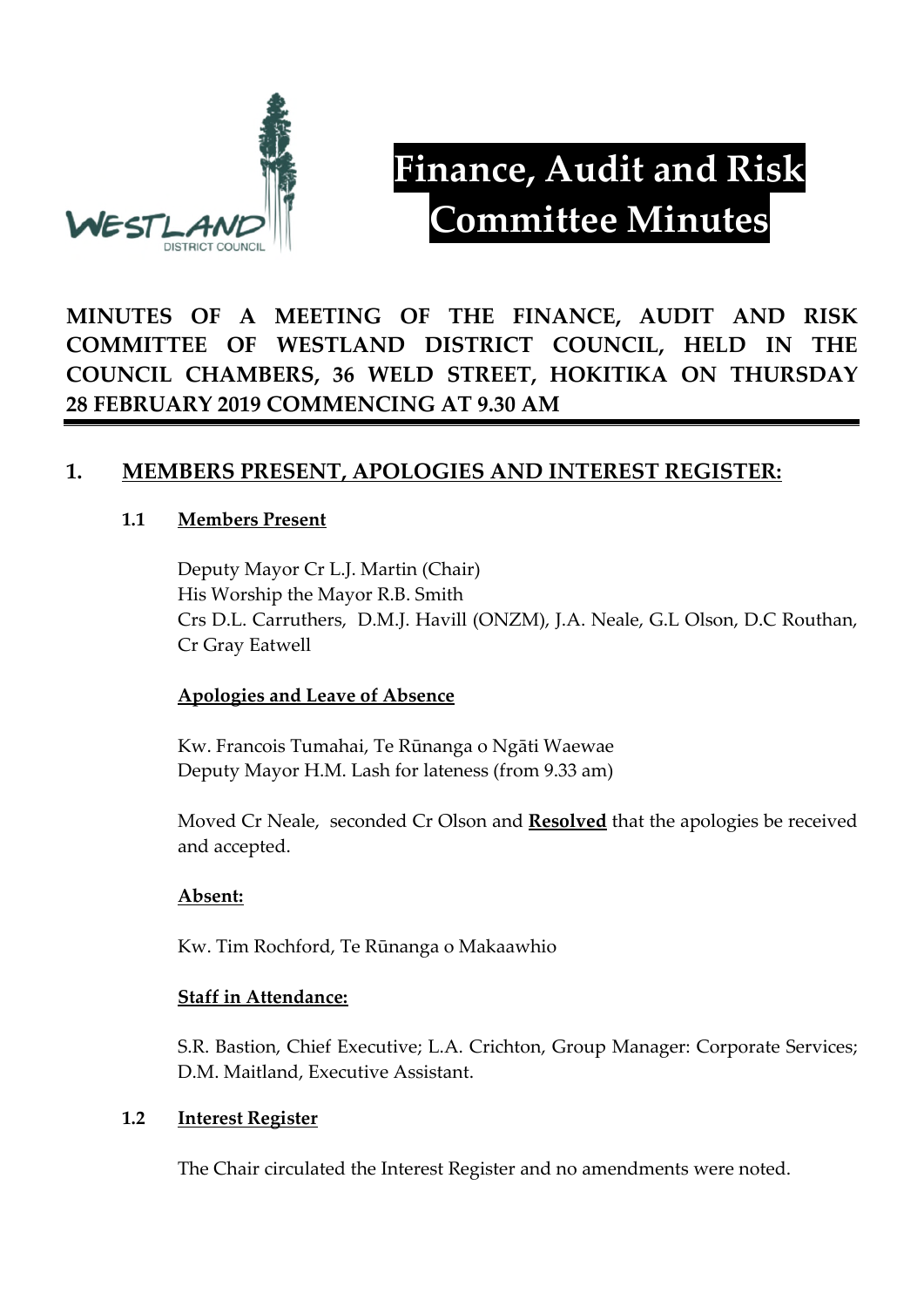# **2. CONFIRMATION OF MINUTES:**

#### **2.1 Finance, Audit and Risk Committee Meeting – 24 January 2019**

Moved Cr Havill, seconded Cr Neale and **Resolved** that the Minutes of the Finance, Audit and Risk Committee Meeting held on the 24 January 2019 be confirmed as a true and correct record of the meeting.

# **3. REPORTS FOR INFORMATION**

#### **3.1 Financial Report – January 2019**

Deputy Mayor Lash attended the meeting at 9.33 am.

The Finance Manager spoke to this report and provided an update and clarification since the report had been published with the Agenda.

The following items were noted:

- Forecasting

There is a full subsidy for the water treatment plant at Franz Josef. The project will not be completed until July 2019.

- Carryovers and projects The adjustments to the carryovers and projects will be forecasting a lower closing balance due to the loan funded projects.
- Review of projects A full review of projects will be undertaken and some may need additional leadin scoping and additional times.
- Arahura Water Supply

There is a lead-in time required for sampling process. There is a bore on site at Arahura. An application will be made for a resource consent going forward for a design and build.

- Ross Water Treatment Plant This will go out for a design and build.

Deputy Mayor Lash

Asked when the Whataroa water supply will be completed. The Group Manager: District Assets advised that there are ongoing delays with completion of the project and a final completion date is not yet available.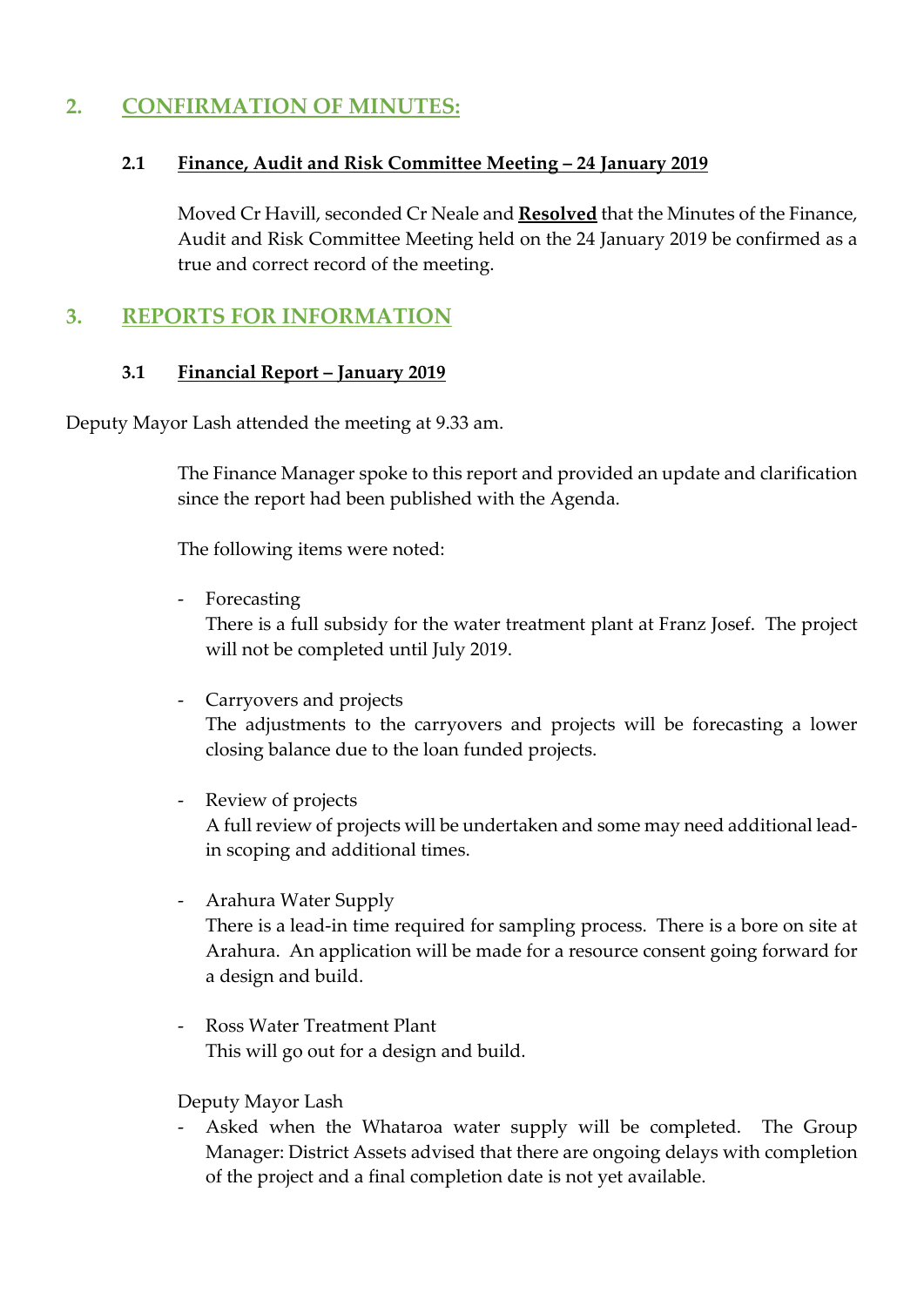Moved Cr Neale, seconded Cr Olson and **Resolved** that the Finance, Audit and Risk Committee receive the Financial Performance Report to 31 January 2019.

### **3.2 Audit Management Report – Year Ended 30 June 2018**

The Group Manager: Corporate Services spoke to this report.

Cr Eatwell raised the item of the OAG investigation into the Franz Josef stopbank process as outlined on Page 26 of the Agenda. Cr Eatwell asked how the complaint was laid about the processes and how did it affect the Audit Report.

The Group Manager: Corporate Services advised it was not mentioned initially, that the OAG investigation would affect the Audit process and noted that staff had spent a lot of time answering queries and this had resulted in why other work had been delayed.

Cr Eatwell noted that this had been of concern to him and that if there are issues that himself or any other elected member needed to take this item to the authorities, that we should take this to them as it impedes the purpose of the statutory obligations in place.

The Group Manager: Corporate Services advised that concerns had been raised with the Audit Director, Audit New Zealand and there is a good working relationship between Council and Audit New Zealand.

The Chief Executive noted that if Council had been advised in the first instance of any proposed delays due to the OAG investigation, then it should have been a stand-alone investigation which would be been supported.

# Westland Holdings Limited

It was noted that there would be a presentation from the Chair of Westland Holdings Limited in the Ordinary Council Meeting which would provide an update on Westland Holdings Limited.

Moved Deputy Mayor Lash, seconded Cr Eatwell and **Resolved** that:

- A) The Committee receives the Audit Management Report for the year ended 30 June 2018.
- B) The Committee approves the public release of the Audit Management Report for the year ended 30 June 2018.

# **4. REPORTS FOR DECISION:**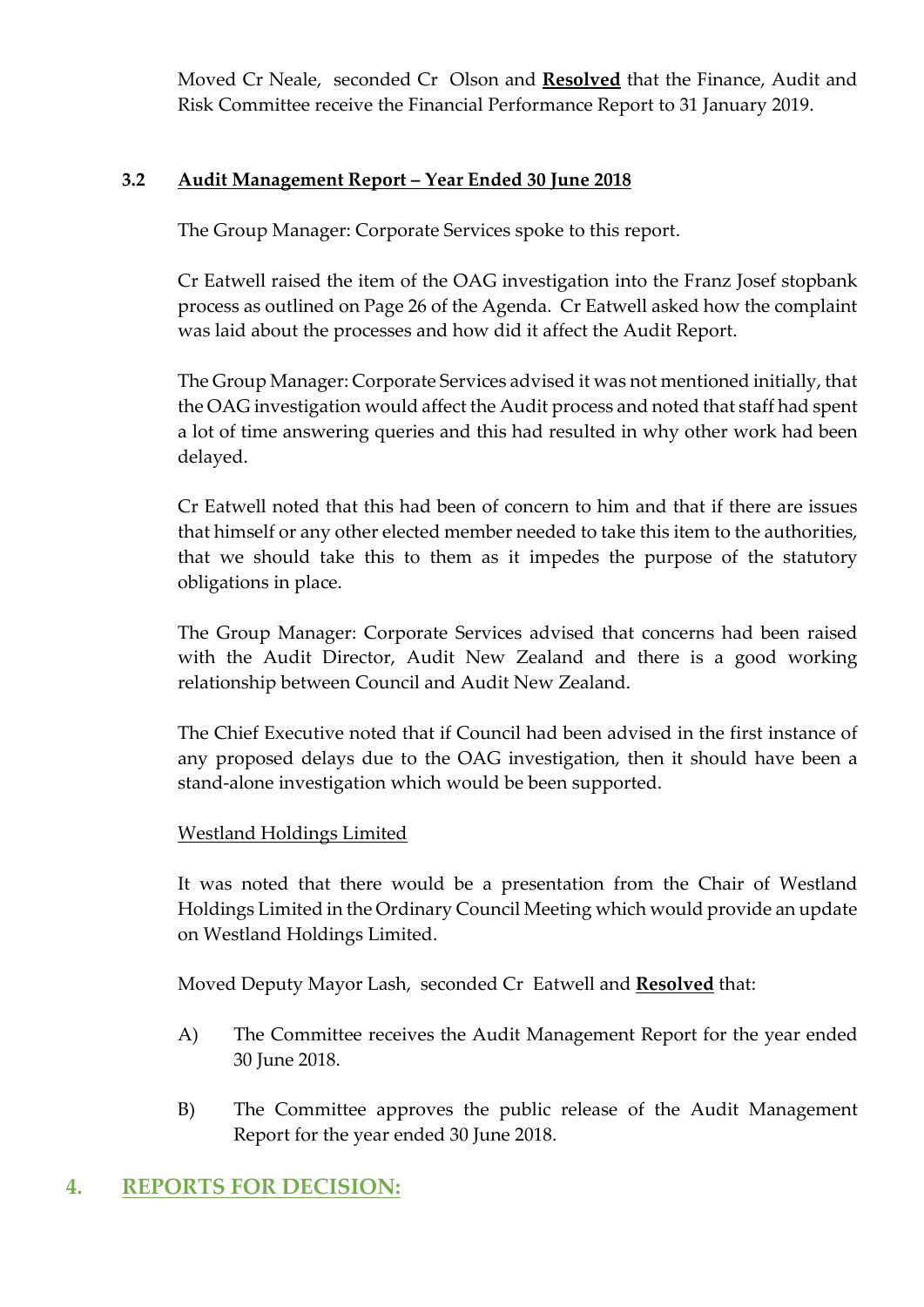Nil.

# **5. ITEMS FOR DISCUSSION**

# **5.1 Finance, Audit and Risk Committee Rolling Workplan**

The Group Manager: Corporate Services provided an update on the Committee Workplan.

Moved Cr Olson, seconded Deputy Mayor Lash and **Resolved** that the Finance Audit and Risk Committee Rolling Workplan be received.

# **6. MATTERS TO BE CONSIDERED IN THE 'PUBLIC EXCLUDED SECTION'**

Moved His Worship the Mayor, seconded Deputy Mayor Lash and **Resolved** that the Finance, Audit and Risk Committee confirm that the public were excluded from the meeting in accordance with Section 48, Local Government Official Information and Meetings Act 1987 at 9.58 am.

Council is required to move that the public be excluded from the following parts of the proceedings of this meeting, namely:

# **6.1 Confidential Minutes – 24 January 2019**

# **6.2 Staff Conflict of Interest and Protected Disclosures Policy**

# **6.3 Health and Safety Initiatives**

# **6.4 Living Wage**

The general subject of the matters to be considered while the public are excluded, the reason for passing this resolution in relation to each matter and the specific grounds under Section 48(1) of the Local Government Official Information and Meetings Act 1987 for the passing of the resolution are as follows:

| <b>Item</b><br>No. | Minutes/<br>Report of |                             | General subject of each Reason for passing this Ground(s)<br>matter to be considered resolution in relation to each Section 48(1) for | under                             |
|--------------------|-----------------------|-----------------------------|---------------------------------------------------------------------------------------------------------------------------------------|-----------------------------------|
|                    |                       |                             | matter                                                                                                                                | the passing of this<br>resolution |
| 6.1                | Confidential          | <b>Confidential Minutes</b> | Good reasons to withhold                                                                                                              | Section $48(1(a) \& (d)$          |
|                    | 24<br><b>Minutes</b>  |                             | exist under Section 7                                                                                                                 |                                   |
|                    | January 2019          |                             |                                                                                                                                       |                                   |
| 6.2                | Staff Conflict        | of   Confidential Report    | Good reasons to withhold                                                                                                              | Section $48(1(a) \& (d)$          |
|                    | Interest<br>and       |                             | exist under Section 7                                                                                                                 |                                   |
|                    | Protected             |                             |                                                                                                                                       |                                   |
|                    | Disclosures Policy    |                             |                                                                                                                                       |                                   |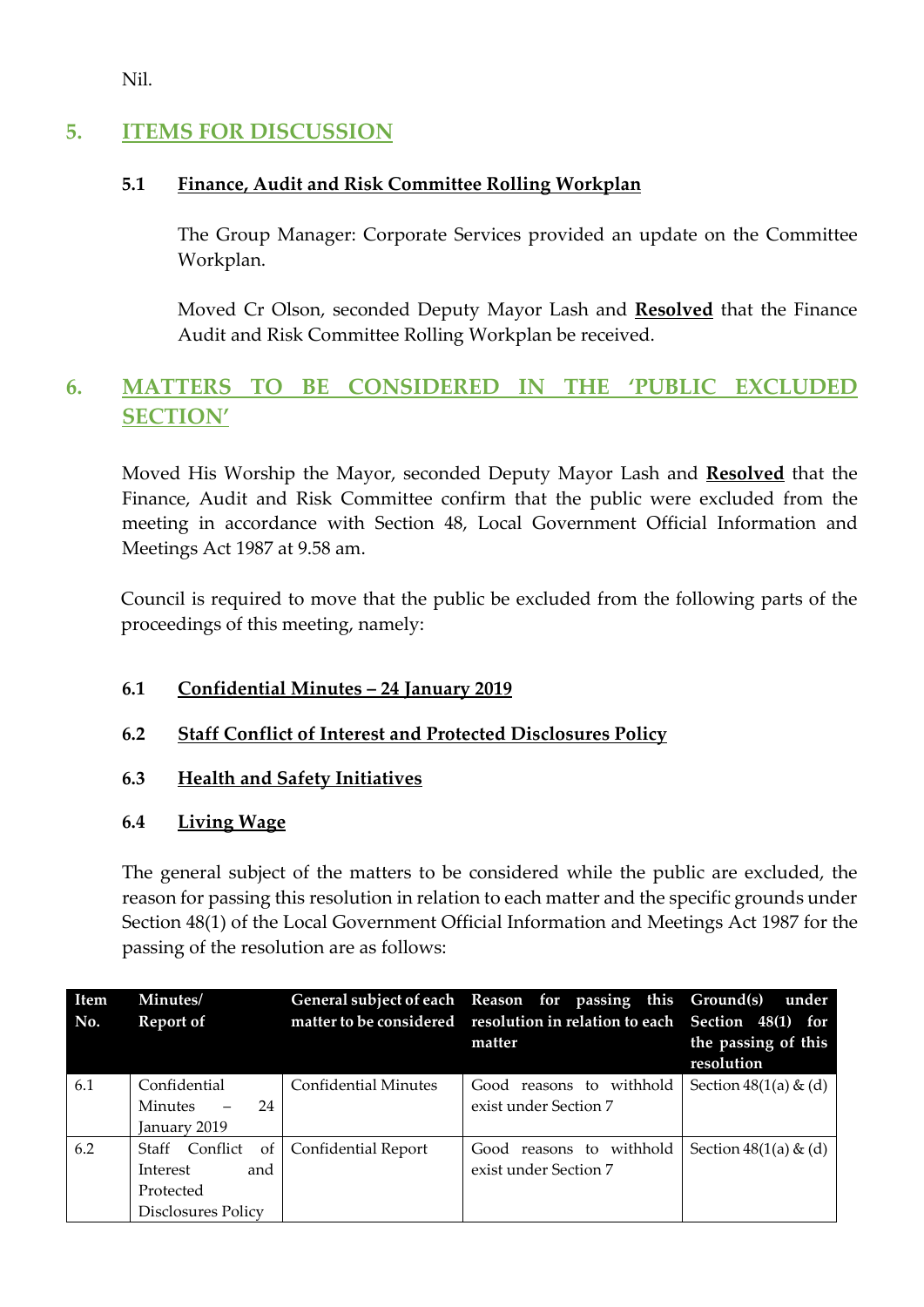| 6.3 |             | Health and Safety   Confidential Report | Good reasons to withhold Section $48(1(a) \& (d)$                          |  |
|-----|-------------|-----------------------------------------|----------------------------------------------------------------------------|--|
|     | Initiatives |                                         | exist under Section 7                                                      |  |
| 6.4 | Living Wage | <b>Confidential Report</b>              | Good reasons to withhold Section $48(1(a) \& (d)$<br>exist under Section 7 |  |

This resolution is made in reliance on Section 48(1)(a) and (d) of the Local Government Official Information and Meetings Act 1987 and the particular interest or interests protected by Section 6 or 7 of that Act which would be prejudiced by the holding of the whole or relevant part of the proceedings of the meeting in public are as follows:

| No.  | Item                                                                         | <b>Section</b>    |
|------|------------------------------------------------------------------------------|-------------------|
| 6.1, | Protect the privacy of natural persons, including that of deceased natural   | Section $7(2)(a)$ |
| 6.2, | persons.                                                                     |                   |
| 6.3, |                                                                              |                   |
| 6.4  | Enable any local authority holding the information to carry on, without      | Section 7(2)(i)   |
|      | prejudice or disadvantage, negotiations (including commercial and industrial |                   |
|      | negotiations).                                                               |                   |
|      |                                                                              |                   |

Moved Cr Neale, seconded Cr Routhan and **Resolved** that the business conducted in the "Public Excluded Section" be confirmed and accordingly the meeting went back to the open part of the meeting at 10.31 am.

# **MEETING CLOSED AT 10.31 AM**

**\_\_\_\_\_\_\_\_\_\_\_\_\_\_\_\_\_\_\_\_\_\_\_\_\_\_\_\_\_\_\_\_ \_\_\_\_\_\_\_\_\_\_\_\_\_\_\_\_\_\_\_\_\_\_\_\_\_\_\_\_\_**

Confirmed by:

**Deputy Mayor Latham Martin Date Chair – Finance, Audit and Risk Committee**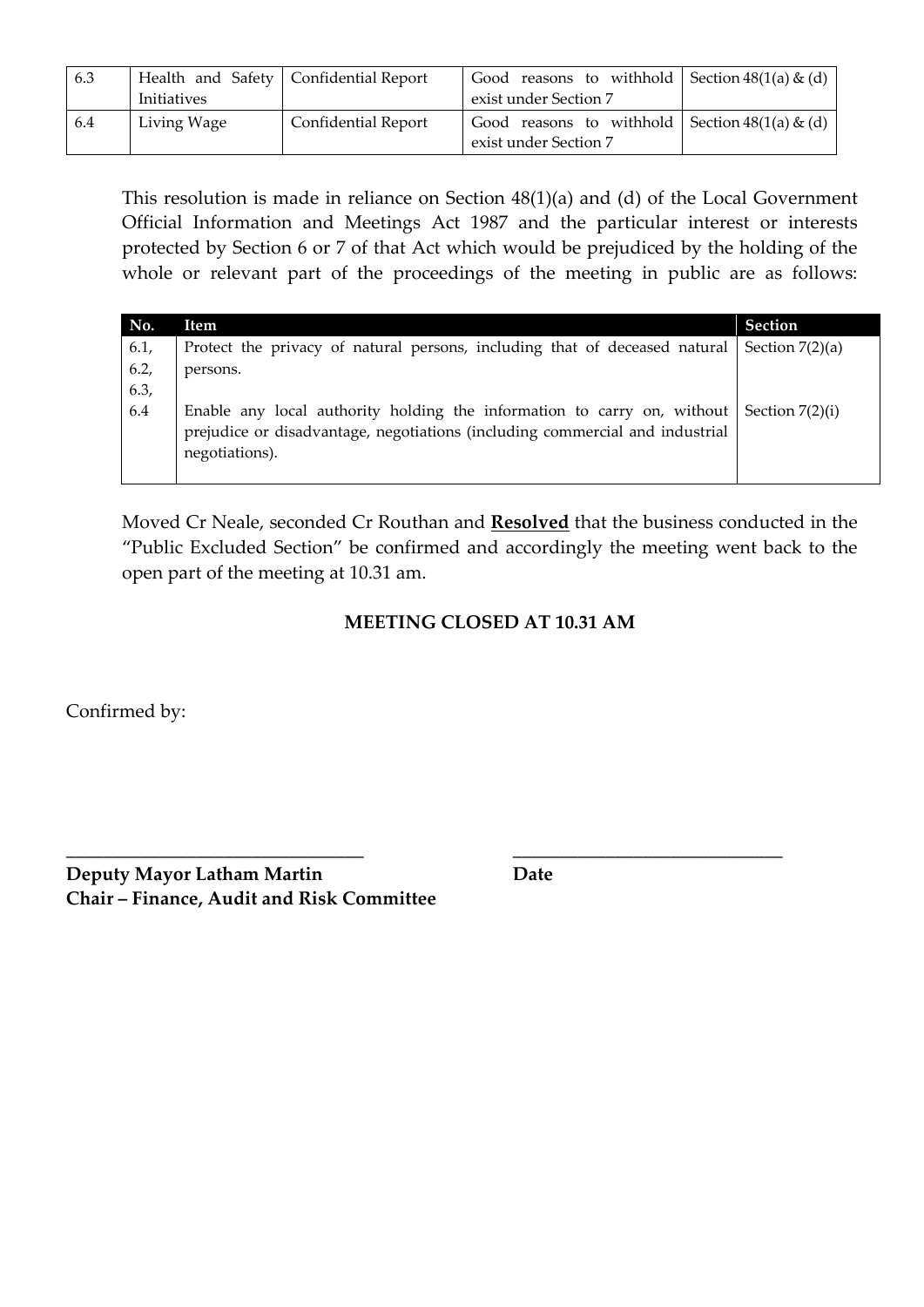



- **DATE:** 28 March 2019
- **TO:** Finance, Audit and Risk Committee
- **FROM:** Accountant

### **FINANCIAL PERFORMANCE: FEBRUARY 2019**

#### **1 SUMMARY**

- 1.1 The purpose of this report is to provide an indication of Council's financial performance for seven months to 28 February 2019.
- 1.2 This issue arises from a requirement for sound financial governance and stewardship with regards to the financial performance and sustainability of a local authority.
- 1.3 Council seeks to meet its obligations under the Local Government Act 2002 and the achievement of the District Vision adopted by Council as part of the Long Term Plan 2018-28. These are stated on Page 2 of this agenda.
- 1.4 This report concludes by recommending that the Finance, Audit and Risk Committee receive the financial performance report to 28 February 2019, attached as **Appendix 1**.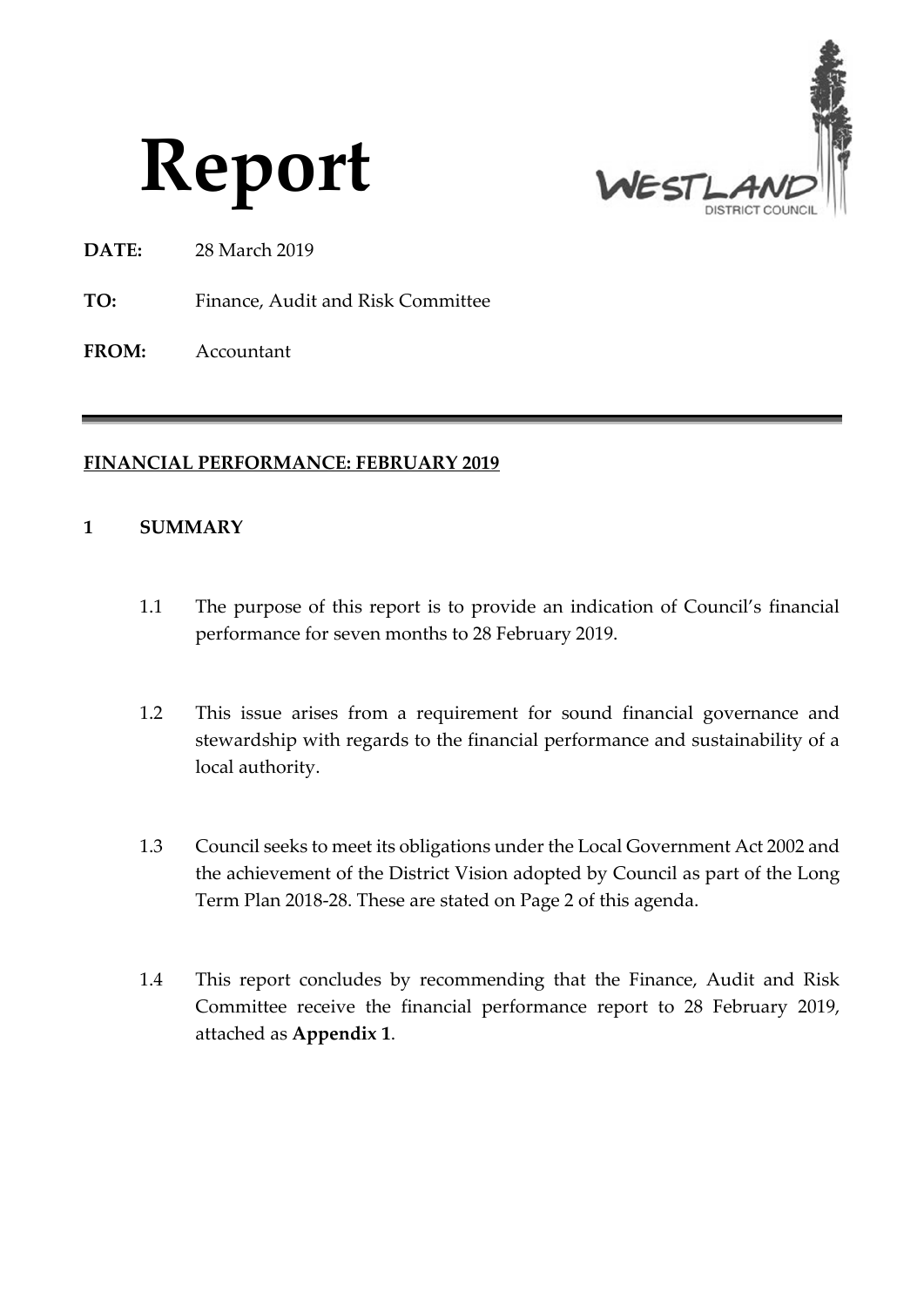### **2 BACKGROUND**

2.1 The committee receives monthly financial reporting so that it has current knowledge of its financial performance and position against targets and objectives adopted in the Long Term Plan 2018-28.

### **3 CURRENT SITUATION**

- 3.1 The committee now receives a monthly financial summary report in a consistent format.
- 3.2 The Financial Performance Report to 28 February 2019 is attached as **Appendix 1** and contains the following elements:
	- 3.2.1 Segmental graphs for net cost of services, operating revenue and expenditure with the addition of the actual amounts.
	- 3.2.2 Update on Rates Debtors.
	- 3.2.3 Whole of Council Cost of Service Statement.
	- 3.2.4 Variance analysis
	- 3.2.5 Unbudgeted expenditure
	- 3.2.6 Debt report including budgeted debt, forecast debt and actual debt.
	- 3.2.7 Capital Expenditure 2018-19
	- 3.2.8 Carryover Schedule 2017-18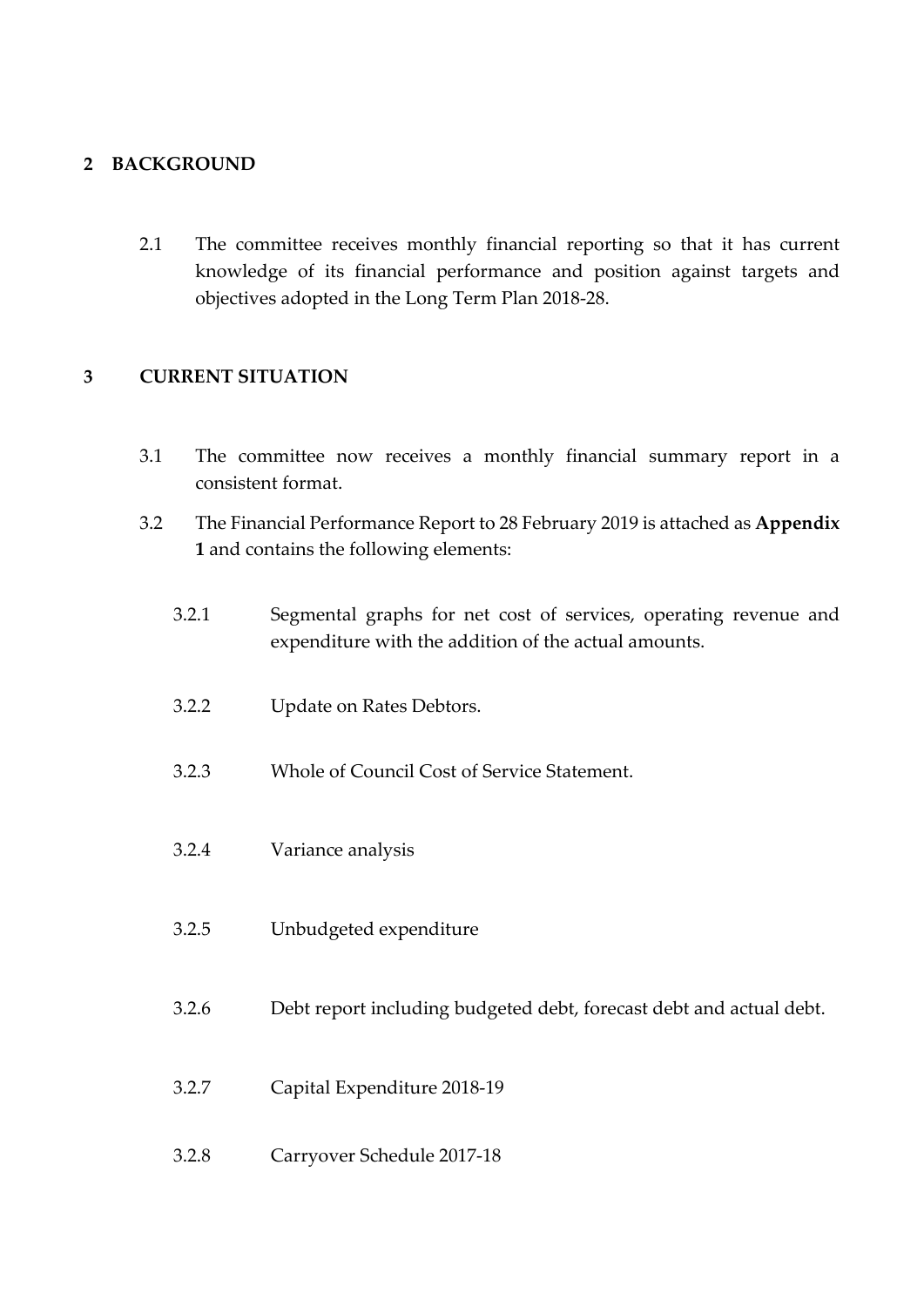3.2.9 Balance Sheet

### **4 OPTIONS**

4.1 The committee can decide to receive or not receive the report.

#### **5 SIGNIFICANCE AND CONSULTATION**

5.1 This report is for information only and, while feedback is invited from Council in order for staff to continuously improve the quality of information provided, no assessment of significance or consultation and no options analysis is required.

### **6 RECOMMENDATION**

A) **THAT** the Finance, Audit and Risk Committee receive the Financial Performance Report to 28 February 2019

# **John Kagagi Accountant**

**Appendix 1:** Financial Performance February 2019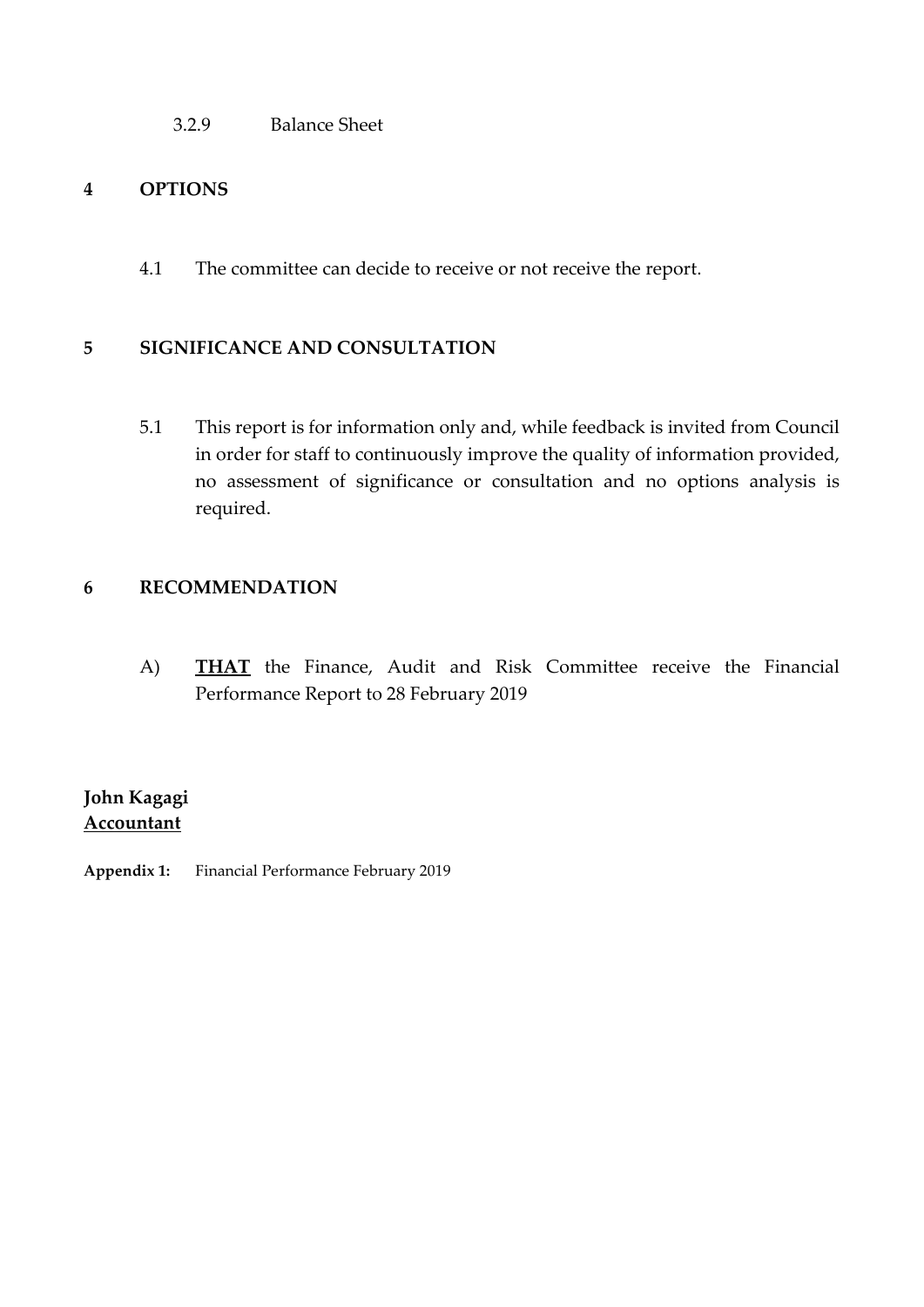**Appendix 1**



# Financial Performance

# February 2019

.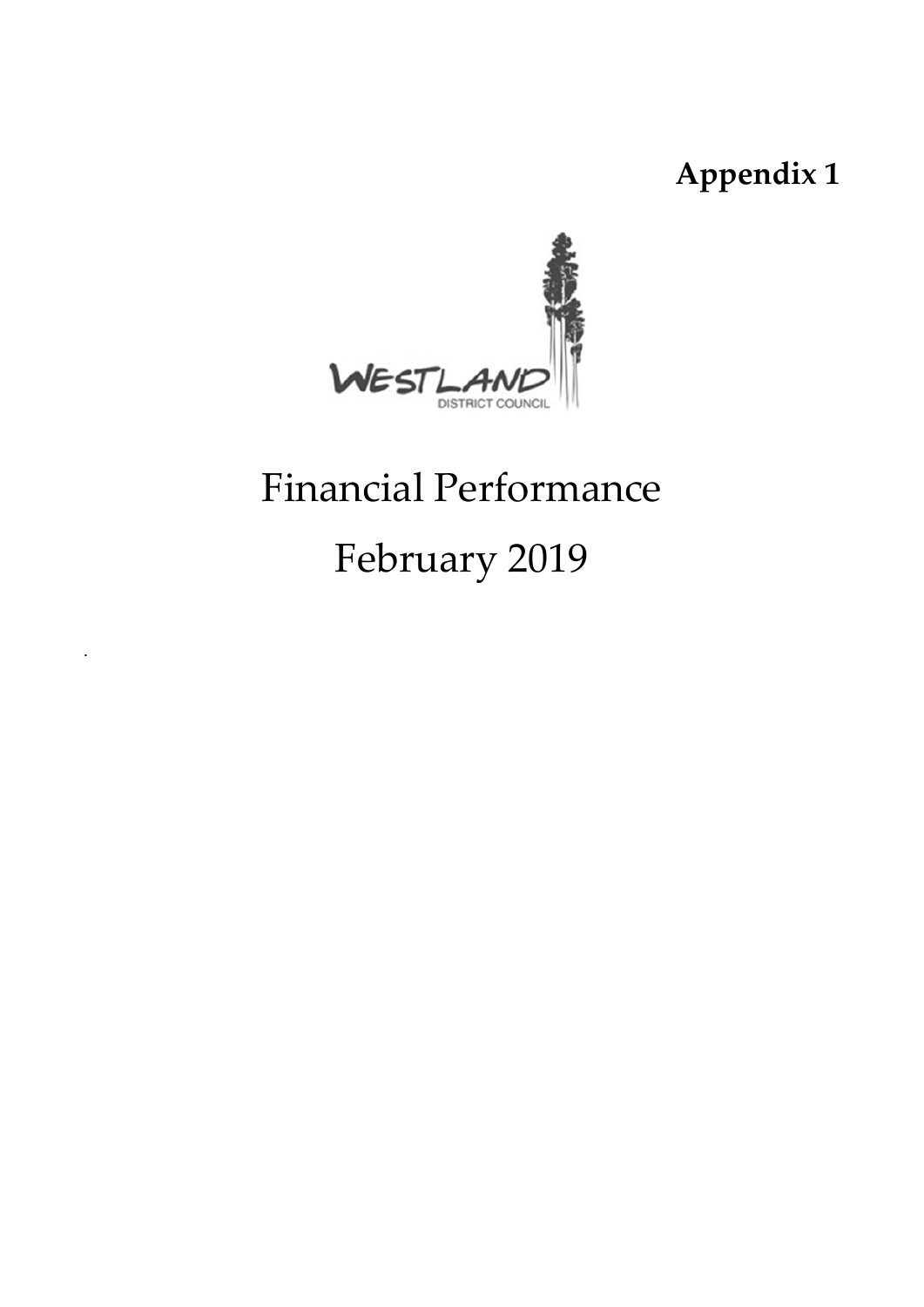Graphs: Operating Revenue and Expenditure



| Columnn1.          | User Fees &<br><b>Charges</b> | Grants &<br><b>Subsidies</b> | Other Income |
|--------------------|-------------------------------|------------------------------|--------------|
| <b>Actual YTD</b>  | 1,420,500                     | 3,531,570                    | 553,070      |
| <b>Budget YTD</b>  | 1.342.997                     | 2,227,781                    | 573,784      |
| Variance           | 77,503                        | 1,303,790                    | (20, 714)    |
| <b>FY Forecast</b> | 2,006,762                     | 7,061,529                    | 987,381      |
| <b>FY Budget</b>   | 1,945,649                     | 5,904,264                    | 1,009,013.   |

| Columnn'l          | Personnel  | Administration | <b>Operating</b> | Grants &<br><b>Donations</b> |
|--------------------|------------|----------------|------------------|------------------------------|
| <b>Actual YTD</b>  | 2,353,278  | 474,189        | 6,999,893        | 302,115                      |
| <b>Budget YTD</b>  | 2,500,934  | 503,889        | 6,509,337        | 303,328                      |
| Variance           | (147, 656) | (29,700)       | 490,556          | (1,213)                      |
| <b>FY Forecast</b> | 3,661,076  | 729,839        | 11,441,268       | 698,003                      |
| <b>FY Budget</b>   | 3,749,231  | 638,465        | 9,921,209        | 656,620.                     |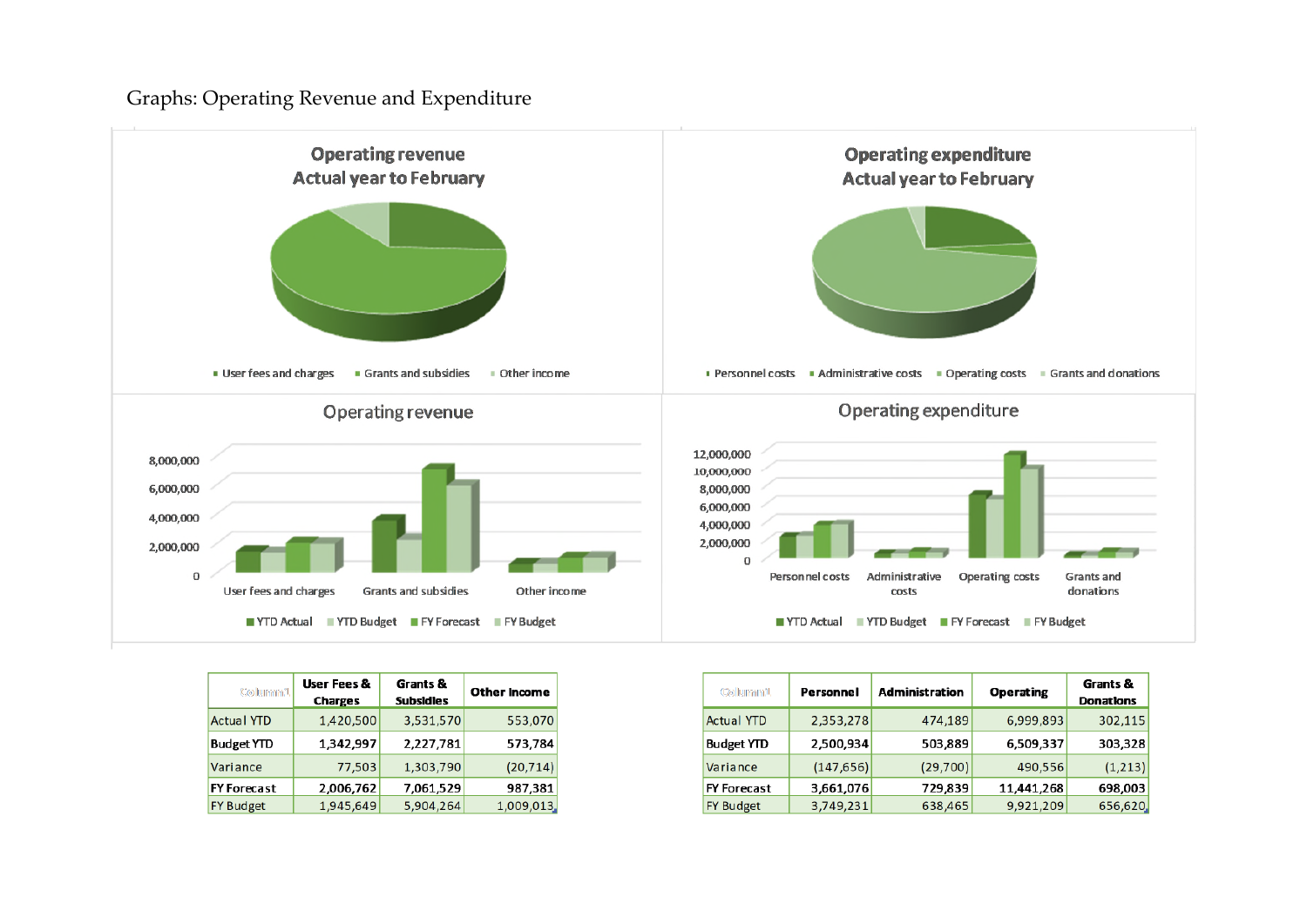# Rates Debtors as at 28 February 2019

| <b>Rates Debtors at 31 January 2019</b>        |              | 3,413,015    |
|------------------------------------------------|--------------|--------------|
| Rates instalment                               |              |              |
| Less payments received                         | $-2,436,275$ |              |
| Paid in advance change                         | 139,823      |              |
| Previous years write off's                     | -586         |              |
| Write off's                                    | -7,796       |              |
| Penalties                                      | $-3,395$     |              |
| Discounts                                      | $-72$        |              |
| Court costs awarded                            | $\Omega$     |              |
|                                                |              | $-2,308,301$ |
| <b>Total Rates Debtors at 28 February 2019</b> |              | 1,104,714    |
| Arrears included above at 28 February 2019     | 1,104,714    |              |
| Arrears at 31 January 2018                     | 3,413,015    |              |
| Increase/(decrease) in arrears                 |              | $-2,308,301$ |

# Debt Management February 2019

| <b>FY Year</b> | Feb-19    | Feb-18    | <b>Jan-19</b> |
|----------------|-----------|-----------|---------------|
| Pre 2015       | 108,199   | 161,185   | 108,199       |
| 2015-16        | 40.409    | 57,156    | 40,719        |
| 2016-17        | 52,801    | 142.222   | 53,353        |
| 2017-18        | 129,730   | 829,329   | 158,302       |
| Current        | 773,576   |           | 3,052,442     |
| <b>Total</b>   | 1,104,714 | 1,189,891 | 3,413,015     |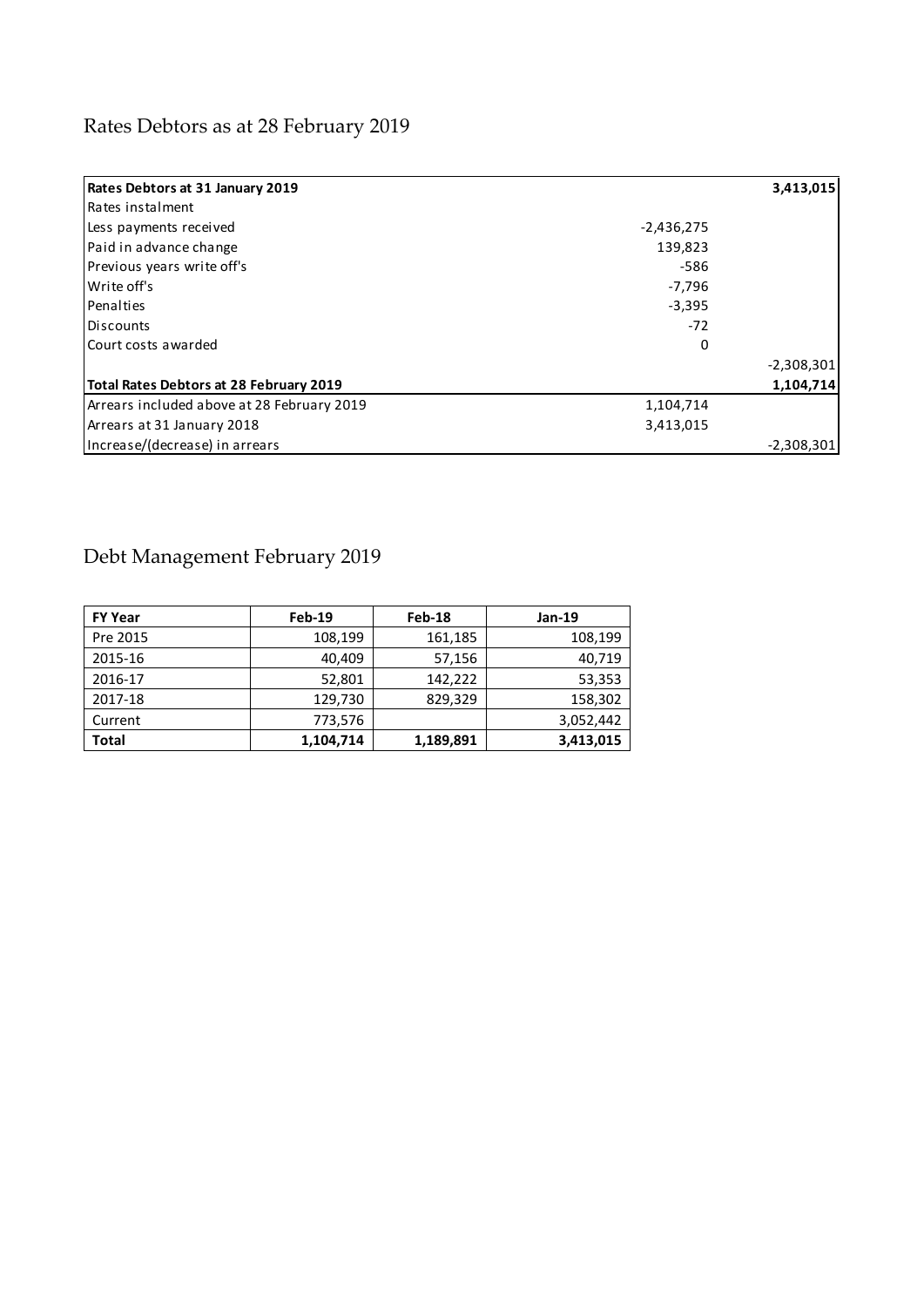# Cost of Service Statement

| <b>WESTLAND DISTRICT COUNCIL</b>                           | Year to February |               |            | Full Year 2018-2019 |               |
|------------------------------------------------------------|------------------|---------------|------------|---------------------|---------------|
|                                                            | Actual           | <b>Budget</b> | Variance   | <b>FY Forecast</b>  | <b>Budget</b> |
| <b>Operating revenue</b>                                   |                  |               |            |                     |               |
| Rates (includes targeted rates and metered water)          | 11,075,225       | 10,999,830    | 75,395     | 15,719,106          | 15,706,106    |
| User fees and charges                                      | 1,420,500        | 1,342,997     | 77,503     | 2,006,762           | 1,945,649     |
| Grants and Subsidies                                       | 3,531,570        | 2,227,781     | 1,303,790  | 7,061,529           | 5,904,264     |
| Other income                                               | 553,070          | 573,784       | (20, 714)  | 987,381             | 1,009,013     |
| Overhead recoveries                                        | 4,534,615        | 4,783,699     | (249, 084) | 6,926,464           | 7,175,548     |
| Total revenue (A)                                          | 21,114,979       | 19,928,090    | 1,186,890  | 32,701,243          | 31,740,580    |
| <b>Operating expenditure</b><br>Personnel costs            | 2,353,278        | 2,500,934     | (147, 656) | 3,661,076           | 3,749,231     |
| Administrative costs                                       | 474,189          | 503,889       | (29,700)   | 729,839             | 638,465       |
| Operating costs                                            | 6,999,893        | 6,509,337     | 490,556    | 11,441,369          | 9,921,209     |
| Grants and donations                                       | 302,115          | 303,328       | (1,213)    | 698,003             | 656,620       |
| Overheads                                                  | 4,527,913        | 4,745,920     | (218,007)  | 6,900,127           | 7,118,134     |
| Total operating expenditure (B)                            | 14,657,387       | 14,563,408    | 93,979     | 23,430,414          | 22,083,659    |
| Net operating cost of services - surplus/(deficit) (A - B) | 6,457,592        | 5,364,682     | 1,092,910  | 9,270,829           | 9,656,921     |
| Other expenditure                                          |                  |               |            |                     |               |
| <b>Interest and finance costs</b>                          | 552,417          | 504,447       | 47,970     | 804,640             | 756,670       |
| Depreciation                                               | 4,121,492        | 3,952,543     | 168,949    | 6,173,587           | 5,928,815     |
| (Gain)Loss on swaps                                        | 161,934          | 130,515       | 31,418     | 227,191             | 195,773       |
| (Gain)Loss on disposals                                    |                  |               |            |                     |               |
| Total other expenditure (C)                                | 4,835,843        | 4,587,505     | 248,338    | 7,205,418           | 6,881,258     |
| Total expenditure $(D = B + C)$                            | 19,493,230       | 19,150,914    | 342,317    | 30,635,832          | 28,964,917    |
| Net cost of services - surplus/(deficit) (A - D)           | 1,621,749        | 777,176       | 844,573    | 2,065,411           | 2,775,663     |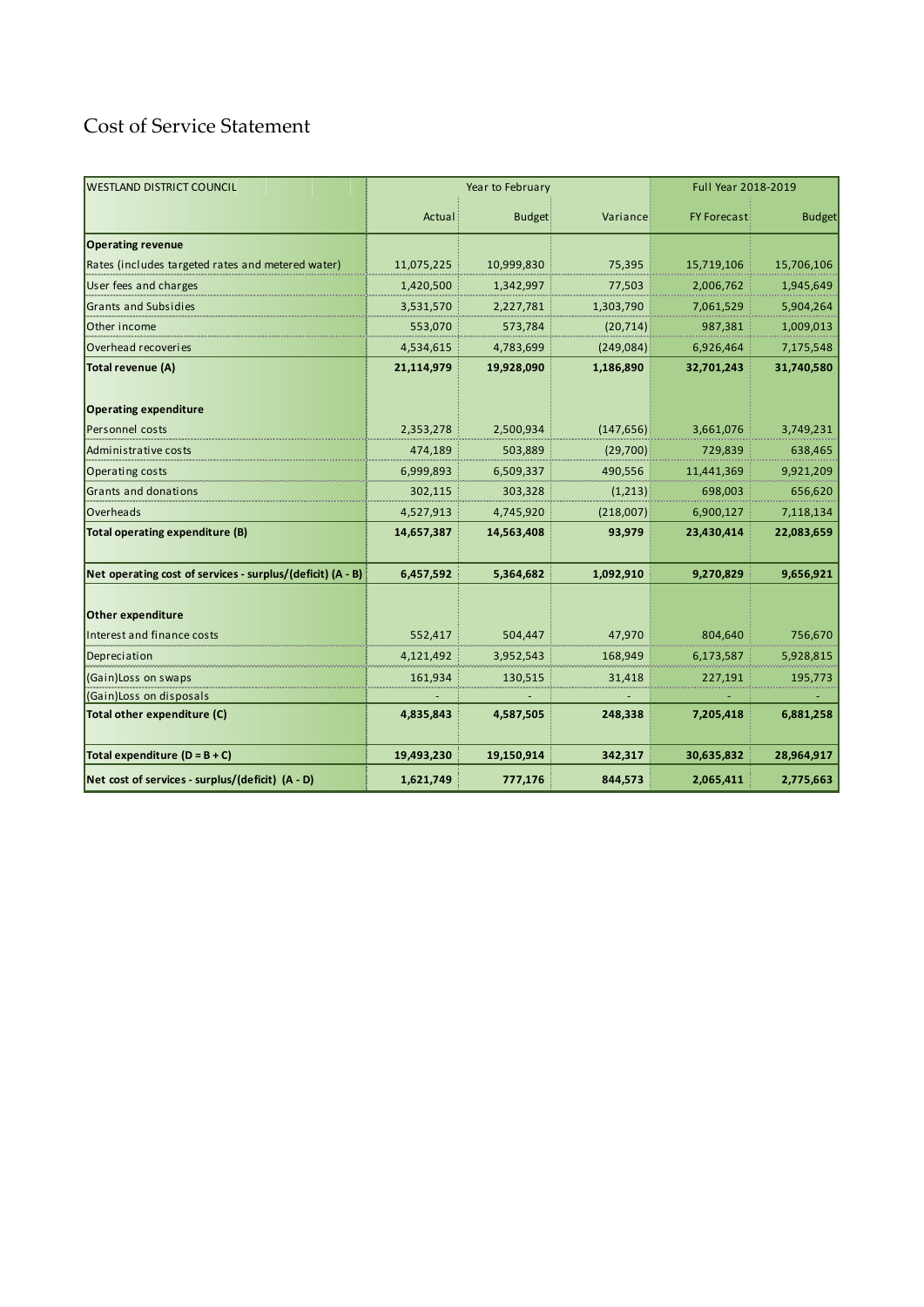# Variance Analysis

#### **Variance Analysis**

| <b>Operating Revenue</b>     |                                                                                                                                                                                                                                                                                                                                                                                                                                                                                                                                        |  |  |
|------------------------------|----------------------------------------------------------------------------------------------------------------------------------------------------------------------------------------------------------------------------------------------------------------------------------------------------------------------------------------------------------------------------------------------------------------------------------------------------------------------------------------------------------------------------------------|--|--|
| Rates revenue                | This is due to a misallocation of written off penalties which are causing an<br>overstatement. A system review is being undertaken to correct the<br>overstatement. Also water rates are above budget now so this variance is<br>expected increase over summer.                                                                                                                                                                                                                                                                        |  |  |
| User fees and charges        | Refuse site fees above budget by \$73k due to seasonal fluctuation. Vehicle<br>operations are above budget by \$23k because of 3 additional vehicles and<br>more travel. Animal control, while under budget by \$34k, is higher by \$14k<br>on last year's fees & charges.                                                                                                                                                                                                                                                             |  |  |
| <b>Grants and Subsidies</b>  | \$946k WCWT MBIE grant was budgeted in the previous financial year<br>while the \$546k responsible camping grant was unbudgeted but will be<br>offset by operational and capital expenditure. NZTA Grant is \$163k below<br>budget but is expected to pick up when ongoing maintenance works are<br>claimed.                                                                                                                                                                                                                           |  |  |
| Other Income                 | Interest Revenue is below budget \$11.5k, this is due to lower cash flow<br>due to unbudgeted expenditure. HR services recoveries \$29k budget is<br>unspent due to staff sharing costs with WCRC.                                                                                                                                                                                                                                                                                                                                     |  |  |
| <b>Operating Expenditure</b> |                                                                                                                                                                                                                                                                                                                                                                                                                                                                                                                                        |  |  |
| Personnel costs              | Unfilled vacancies lowered expected personnel costs, offset by increased<br>expenditure on recruitment, contractors and consultant's costs. A number<br>of positions have recently been filled which should see the variance gap<br>close.                                                                                                                                                                                                                                                                                             |  |  |
| Administrative costs         | Photocopying and printing costs across all departments are showing<br>savings of \$24k as the internet becomes the preferred method of<br>communication. Library programme expenses, currently \$5.4k under<br>budget, are expected to increase now that the digital learning centre has<br>opened.                                                                                                                                                                                                                                    |  |  |
| Operating costs              | Transport maintenance costs are over budget by \$207k due to storm and<br>older installation repairs and maintenance. Waste water maintenance is<br>\$155k over budget mainly due to major maintenance work in Haast, \$55k,<br>and Hokitika, \$73k. Franz water monitoring and consultancy costs are over<br>by \$25k. Responsible camping's operation expenses of \$85k will be offset<br>by a government grant, and HR services are \$66k over budget as a result of<br>cost sharing 3 roles with WRC, now under contractors costs. |  |  |
| <b>Grants and Donations</b>  |                                                                                                                                                                                                                                                                                                                                                                                                                                                                                                                                        |  |  |
| <b>Other Expenditure</b>     |                                                                                                                                                                                                                                                                                                                                                                                                                                                                                                                                        |  |  |
| Depreciation                 | Depreciation is above budget. Budgeted depreciation was lowered by the<br>auditor through the LTP process. Depreciation is forecasted to be above<br>budget at the end of the financial year.                                                                                                                                                                                                                                                                                                                                          |  |  |
| (Gain)/Loss on Swaps         | Swap values are based on market factors and are difficult to predict. Any<br>gain or loss on swaps would not materialise unless swaps were cashed in<br>before maturity.                                                                                                                                                                                                                                                                                                                                                               |  |  |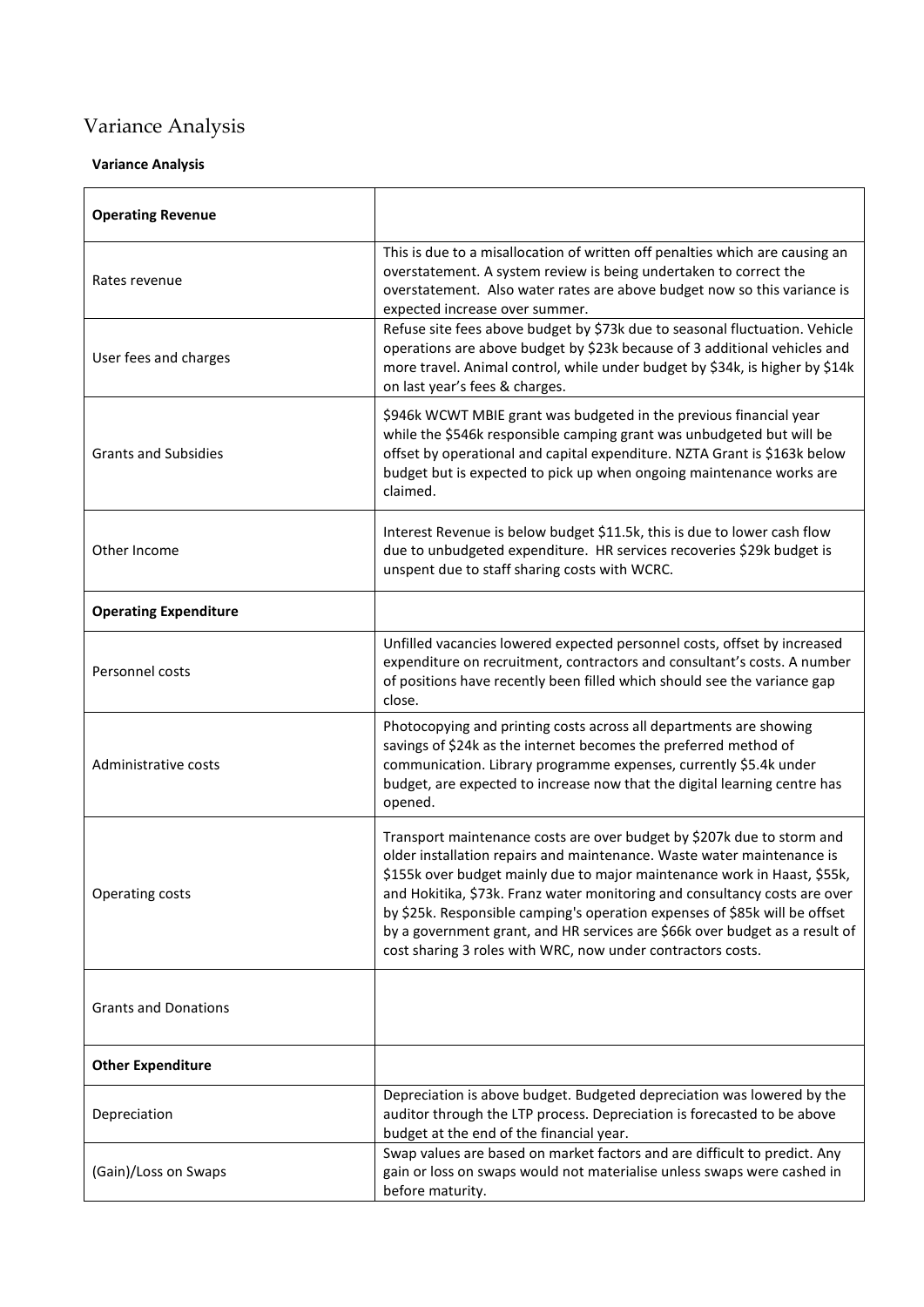# Unbudgeted Expenditure

| <b>Dated</b><br>Approved | <b>Description</b>                                    | <b>Amount</b><br>Approved \$ | Amount Spent \$ | <b>Status</b>                                                                                                                                                |
|--------------------------|-------------------------------------------------------|------------------------------|-----------------|--------------------------------------------------------------------------------------------------------------------------------------------------------------|
| Aug-18                   | Purchase of Land for<br>Wastewater treatment<br>plant | 285,000                      | 285,000         | Purchase completed                                                                                                                                           |
| Aug-18                   | Funding of War memorial<br>in France                  | 1,300                        | 1,300           | \$100 per solider                                                                                                                                            |
| Aug-18                   | Policy on Mining<br>Conservation Land                 | 20,000                       |                 |                                                                                                                                                              |
|                          | <b>IBIS Financial Reporting</b><br>Software           | 50,000                       | 44,441          | IBIS Implementation in progress,<br>there will be payments coming<br>through the implementation period.                                                      |
|                          | <b>Employment of Mayor's PA</b>                       | 21,120                       | 22,719          | <b>Started Employment 10th</b><br>September. Budget for 20 hours a<br>week has been increased to 40 hours,<br>forecast for the year is expected be<br>39.3k. |
|                          | <b>Hokitika Tourist Amenities</b><br>Block (TIFF)     | 58,750                       |                 | Amount approved is Council's<br>contribution. Amount Spent includes<br>TIFF funded expenditure.                                                              |
|                          | Kumara Visitor Experience<br>(TIFF)                   | 61,350                       | 2,092           | Amount approved is Council's<br>contribution. Amount Spent includes<br>TIFF funded expenditure.                                                              |
|                          | Haast Toilets (TIFF)                                  | 222,880                      | 382,875         | Amount approved is Council's<br>contribution. Amount Spent includes<br>TIFF funded expenditure.                                                              |
|                          | <b>Whataroa Toilets (TIFF)</b>                        | 100,250                      | 2,092           | Amount approved is Council's<br>contribution. Amount Spent includes<br>TIFF funded expenditure.                                                              |
|                          | Ross Toilets (TIFF)                                   | 106,750                      | 2,092           | Amount approved is Council's<br>contribution. Amount Spent includes<br>TIFF funded expenditure.                                                              |
|                          | <b>ELMO - HR Software</b>                             | 31,018                       | 31,018          | 50/50 Split with WCRC                                                                                                                                        |
|                          | HR and Health & Safety<br>Contractors                 | 123,600                      | 69,048          | Total is Council's contribution only                                                                                                                         |
| Total                    |                                                       | 1,082,018                    | 842,677         |                                                                                                                                                              |

#### **2018-2019**